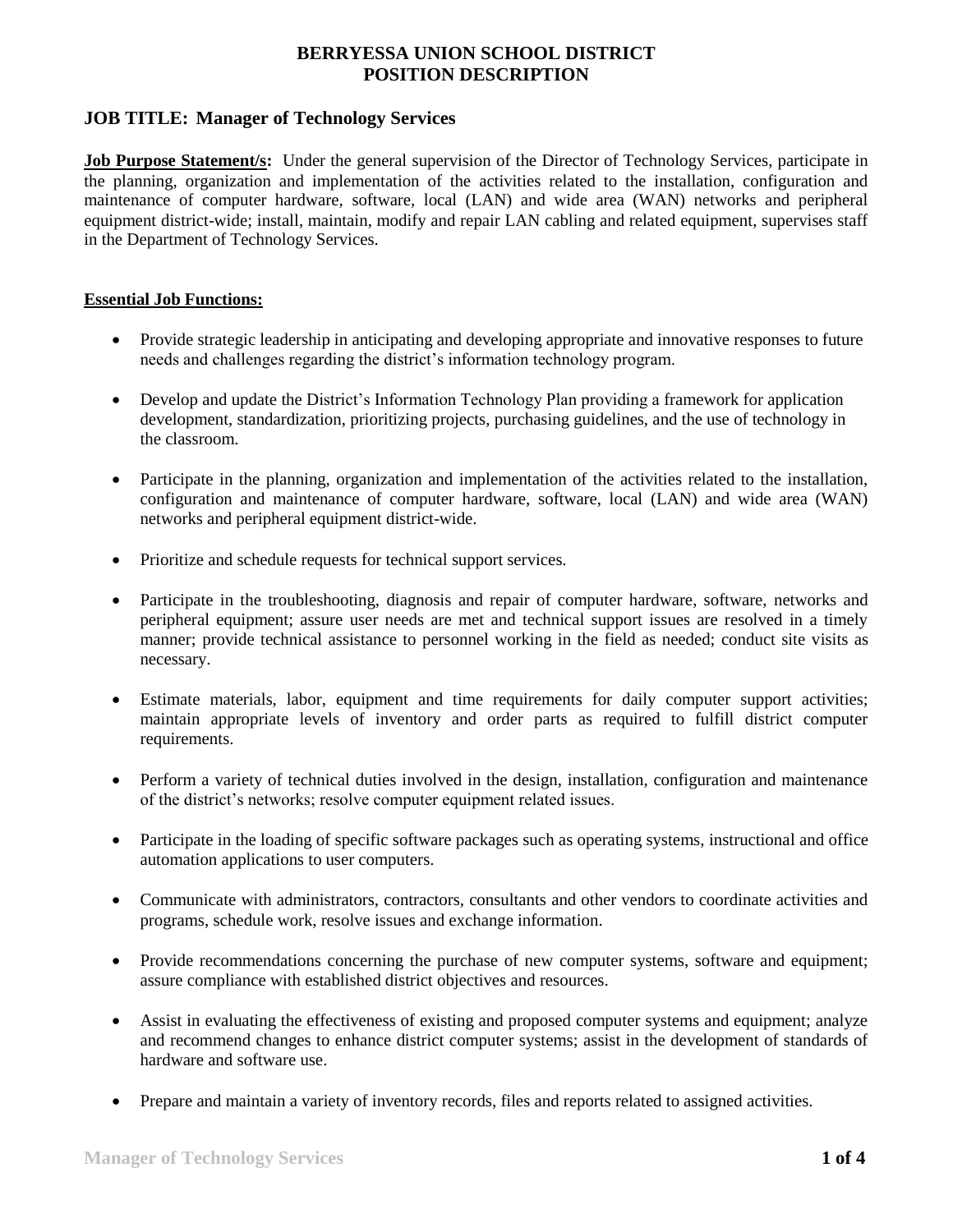## **JOB TITLE: Manager of Technology Services**

- Provide technical expertise and assistance to others regarding assigned functions; advise administrators of problems and recommend appropriate corrective action.
- Operate a computer and assigned software programs; operate a variety of tools and equipment utilized in the operation and repair of computer systems and cable installation; drive a district vehicle to conduct work.
- Attend and participate in meetings, conferences and seminars related to computer technology to maintain current knowledge of technological advances in the field.
- Supervise the work and scheduling of staff in the Technology Services Department.
- Ensure the development, success, and accountability of staff.
- Assist the Director of Technology Services in the development and management of the annual operating and capital information service budgets, including cost cutting and avoidance opportunities.
- Maintain knowledge of developments in the area of systems, technology and the use of technology for instruction to assure the new developments are considered and incorporated into future systems where applicable.

#### **Other Job Functions:**

• Perform related duties as assigned.

#### **Job Requirements - Qualifications:**

#### **Education and Experience Requirements:**

- Bachelor's degree, preferably in Management of Information Systems, Computer Science, or related field.
- At least three years of experience in managing a medium to large network with a minimum of 115 servers.
- Experience in working with educational applications of technology preferred.
- Experience in training adults in the use of technology preferred.

#### **Knowledge, Abilities, and Working Conditions:**

#### **KNOWLEDGE OF:**

- Methods and practices related to the installation, configuration and maintenance of computer hardware, software and networks peripheral equipment.
- Computer languages, operating systems, hardware and software applications utilized by the district including Windows or Apple platforms.
- Network server systems such as Novell or Apple.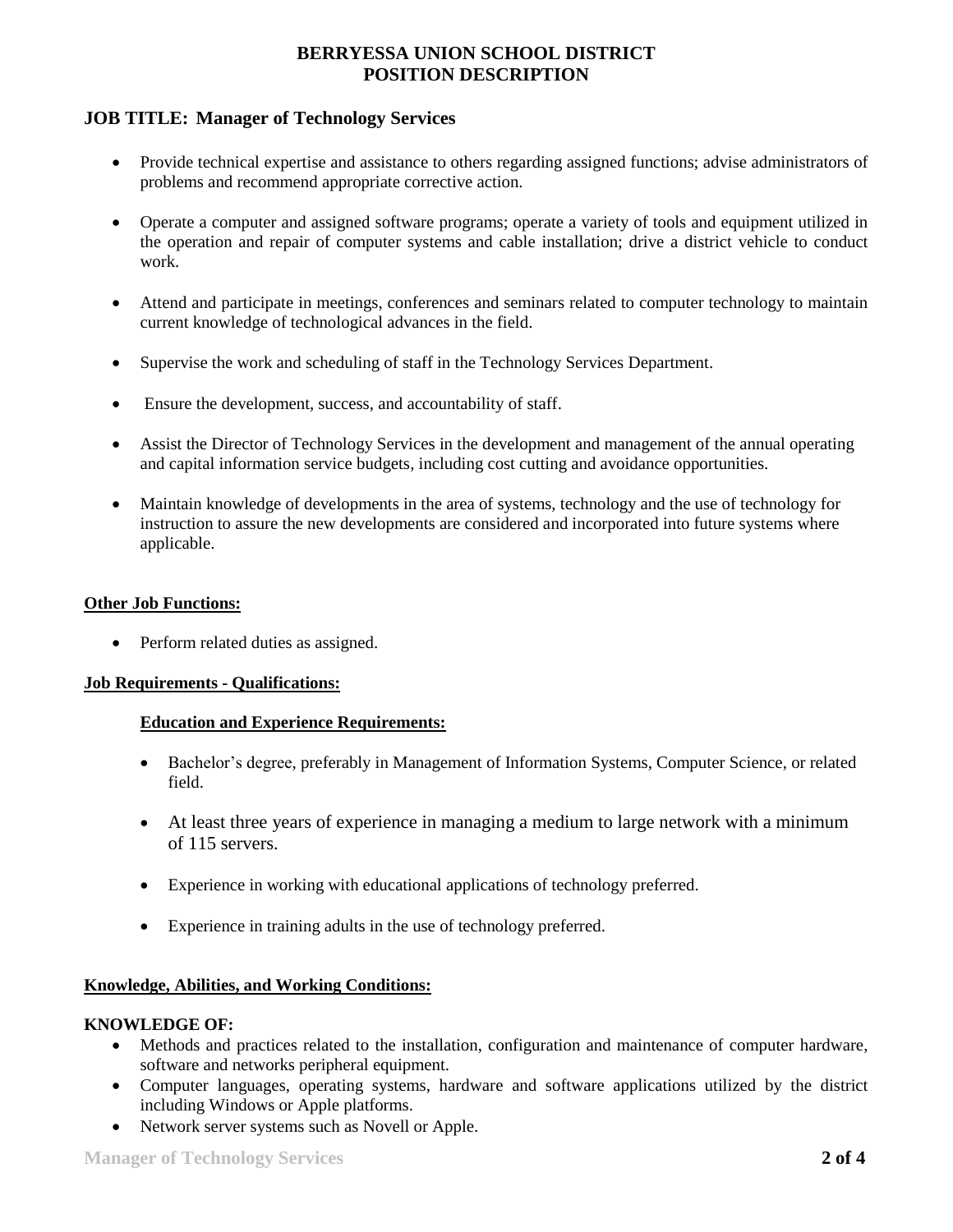## **JOB TITLE: Manager of Technology Services**

- Components and capabilities of network hubs, switches, routers, servers and cabling.
- Local and wide area network configurations and software.
- Common symptoms of malfunctions of network components.
- Materials, methods and tools used in the operation, maintenance and repair of computer hardware, software and peripherals.
- Inventory methods and practices.
- Basic record keeping and report preparation techniques.
- Oral and written communication skills.
- Applicable laws, codes, regulations, policies and procedures.
- Interpersonal skills using tact, patience and courtesy.

### **ABILITY TO:**

- Participate in the planning, organization and implementation of the daily operations and activities related to the installation, configuration and maintenance of computer hardware, software, networks and peripheral equipment.
- Train assigned personnel.
- Oversee and participate in the troubleshooting, diagnosis and repair of computer hardware, software, networks and peripheral equipment.
- Maintain current knowledge of technological advances in the field.
- Provide technical guidance and recommendations regarding new and existing computer systems, networks and equipment.
- Provide technical assistance to computer system users.
- Understand and resolve issues, complaints or problems.
- Operate a variety of tools and equipment utilized in the operation and repair of computer systems and cable installation.
- Maintain records and prepare routine reports.
- Prioritize and schedule work.
- Meet schedules and timelines.
- Communicate effectively both orally and in writing.
- Establish and maintain effective working relationships with others.
- Read and understand sketches, drawings and specifications.
- Abilities to effectively plan, organize and coordinate the management function of technology programs and activities; demonstrate a positive instructional leadership model; effectively work as a member of a team; effectively analyze problems, issues and concerns and formulate appropriate alternative solutions; communicate effectively in oral and written form; and establish and maintain effective organization, public and community relationships. Teaching experience preferred.

# WORKING CONDITIONS:

### **ENVIRONMENT:**

- Indoor and outdoor environment.
- Driving a vehicle to conduct work.

### **PHYSICAL DEMANDS:**

- Sitting or standing for extended periods of time.
- Hearing and speaking to exchange information.
- Seeing to read a variety of materials.
- Lifting, carrying, pushing and pulling heavy objects.
- Climbing ladders to access parts and equipment.